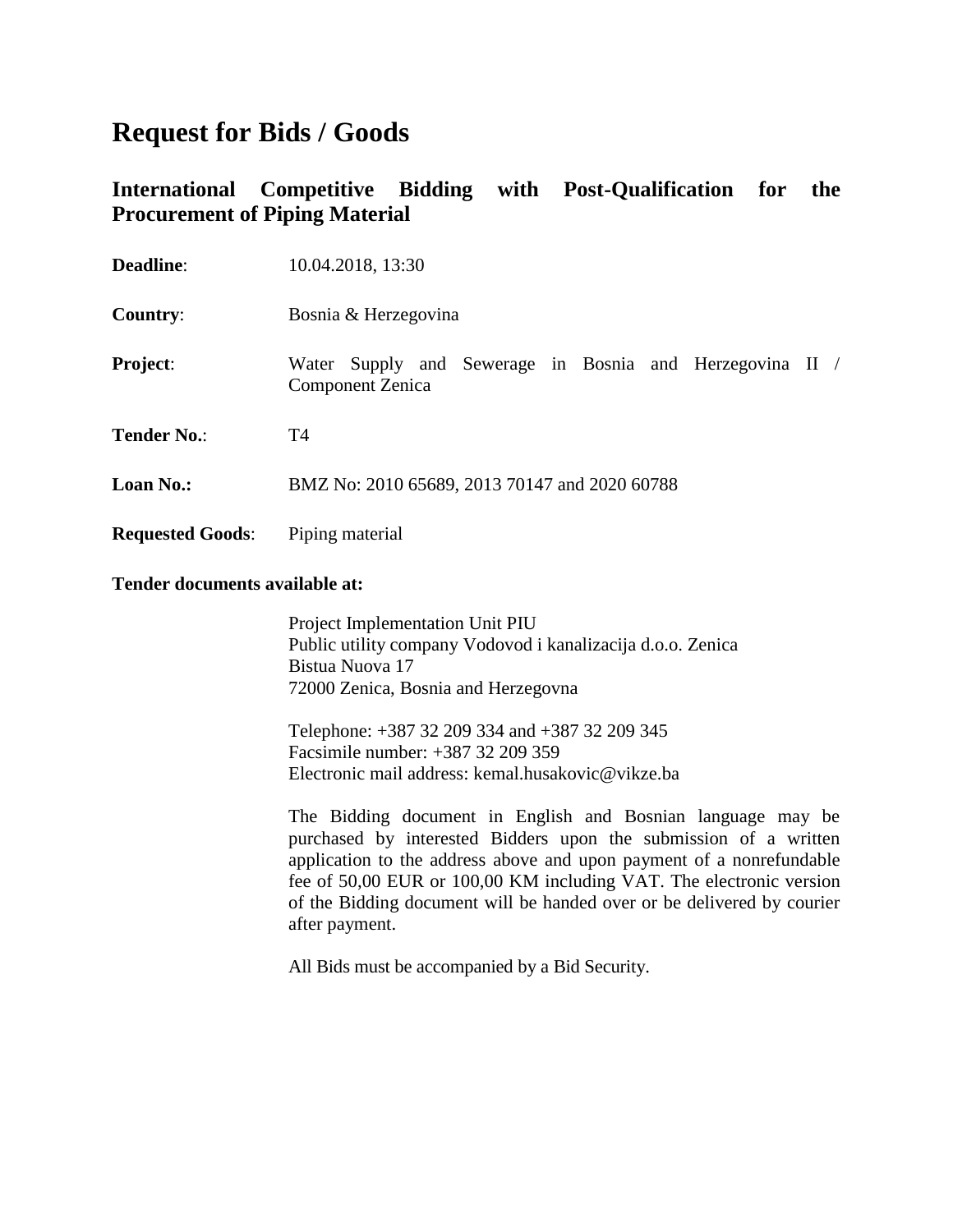# **Ausschreibung / Lieferungen**

## **Internationales Ausschreibungsverfahren mit Post-Qualifikation für die Beschaffung von Rohrmaterial**

| Abgabetermin:         | 10.04.2018, 13:30                                                            |
|-----------------------|------------------------------------------------------------------------------|
| Land:                 | Bosnien & Herzegovina                                                        |
| Projekt:              | Water Supply and Sewerage in Bosnia and Herzegovina II / Component<br>Zenica |
| <b>Tender Nr.:</b>    | T4                                                                           |
| <b>Darlehens Nr.:</b> | BMZ No: 2010 65689, 2013 70147 and 2020 60788                                |

## **Ausgeschriebene Lieferungen**:

Rohrmaterial

### **Auschreibungsunterlagen sind erhältlich bei:**

Project Implementation Unit PIU Public utility company Vodovod i kanalizacija d.o.o. Zenica Bistua Nuova 17 72000 Zenica, Bosnia and Herzegovna

Telefon: +387 32 209 334 and +387 32 209 345 Faxnummer: +387 32 209 359 Elektronische Mail Adresse: kemal.husakovic@vikze.ba

Die Ausschreibungsunterlagen können in Englischer und Bosnischer Sprache gegen schriftlichen Antrag und Bezahlung einer nicht rückzahlbaren Gebühr von 50,00 EUR oder 100,00 KM inklusive MWSt. an der oben genannten Adresse angefordert werden. Die elektronische Fassung der Ausschreibungsunterlagen wird persönlich oder per Kurierdienst übergeben.

Allen Angeboten ist eine Bieter Garantie beizulegen.